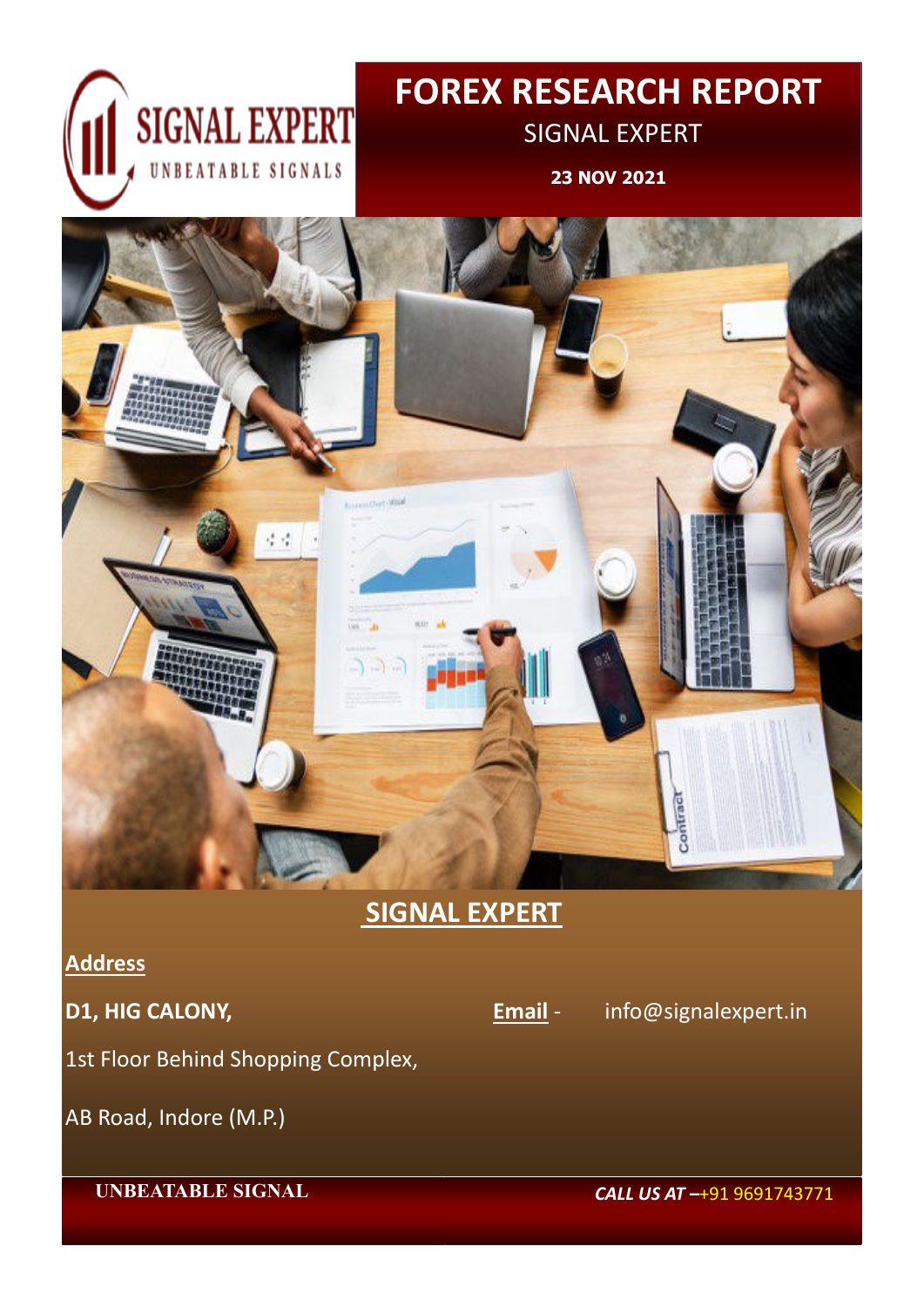

# **FOREX RESEARCH REPORT**

SIGNAL EXPERT

**23 NOV 2021**

 **UNBEATABLE SIGNAL** *CALL US AT –*+91 9691743771

| <b>SUPPORT AND RESISTANCE</b> |              |              |                               |              |              |  |
|-------------------------------|--------------|--------------|-------------------------------|--------------|--------------|--|
| <b>CURRENCY</b>               | <b>SUP.2</b> | <b>SUP.1</b> | <b>PIVIOT</b><br><b>POINT</b> | <b>RES.1</b> | <b>RES.2</b> |  |
| <b>EUR/USD</b>                | 1.1190       | 1.1141       | 1.1240                        | 1.1308       | 1.1372       |  |
| GBP/USD                       | 1.3328       | 1.3260       | 1.3390                        | 1.3445       | 1.3510       |  |
| USD/JPY                       | 114.76       | 114.15       | 115.10                        | 115.46       | 116.10       |  |

|                   | <b>STOCK INDICES</b> |         |
|-------------------|----------------------|---------|
| <b>INDICES</b>    | <b>CURRENT</b>       | % CHG   |
| <b>S&amp;P500</b> | 4682.95              | $-0.32$ |
| <b>NASDAQ</b>     | 15854.8              | $-1.26$ |
| <b>DAX</b>        | 16115.69             | $-0.27$ |
| <b>FTSE</b>       | 7,255.46             | 0.44    |
| <b>US30</b>       | 355633               | $-0.13$ |

**USD/CAD 1.2668 1.2600 1.2720 1.2775 1.2820**

## **EURGBP 0.8342 0.8284 0.8395 0.8435 0.8491**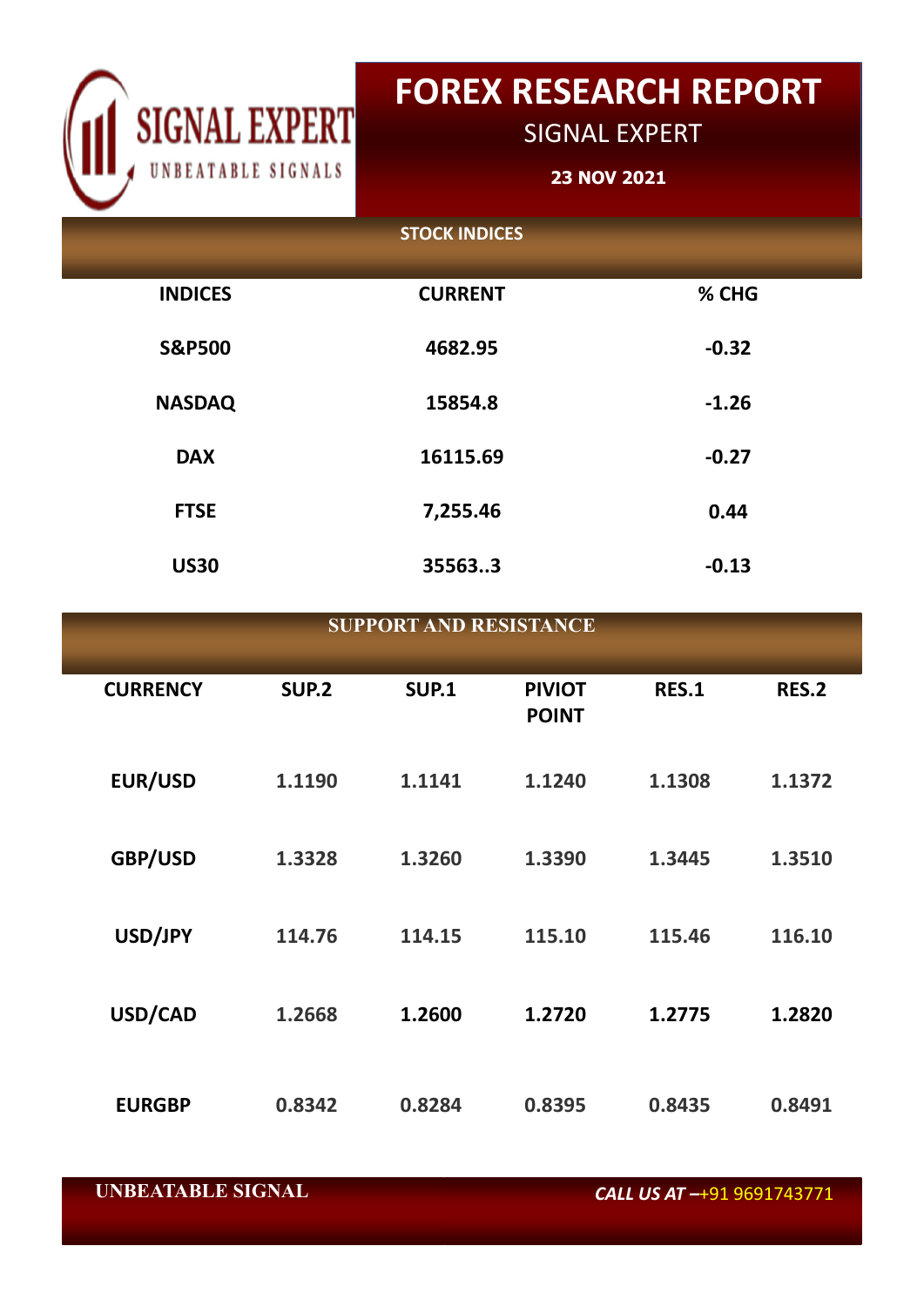

**23 NOV 2021**

### **UNBEATABLE SIGNAL** *CALL US AT –*+91 9691743771

**NEWS**

Dollar hits new high on yen as Powell reappointment firms hawkish Fed bets—The dollar hit a new four-and-ahalf-year top against the yen on Tuesday after Federal Reserve Chair Jerome Powell was renominated for a second term, reinforcing bets that U.S. interest rates would rise next year and diverge from Japan's.

The greenback rose as much as 0.24% to 115.13 yen, its highest since March 2017, having jumped 0.77% on Monday.

"We expect the weak JPY narrative to continue finding support amid attention to monetary policy divergence," Barclays (LON:[BARC\)](https://www.investing.com/equities/barclays) analysts said in a note.

They said 115.5, the dollar's March 2017 high, would be one key level to watch, when it came to dollar gains, and, "above that, we caution that there is no clear resistance until 118.7 (the end-2016 high)."

The Japanese currency is sensitive to moves in U.S. Treasury notes, and two-year U.S. Treasury yields rose 8.5 basis points on Monday to their highest since early March 2020. They last yielded 0.5924%, little changed in Asian hours. [US/]

U.S. President Joe Biden chose Powell over the other leading candidate Lael Brainard, whom markets consider to be the more dovish of the two, though Brainard will be Fed vice chair.

<sup>Y</sup>en Weakens Past Key 115 Level for First Time in Four Years—The yen fell past 115 per dollar for the first time since March 2017, as the reappointment of Jerome Powell as Federal Reserve chair fueled bets that the U.S. central bank might tighten policy more quickly.

The dollar-yen pair climbed as much as 0.2% to 115.10. Treasury yields jumped overnight, widening the gap with equivalent Japanese government bonds across the curve. Japan's markets are closed for a holiday Tuesday.

The yen has weakened more than 10% so far this year, making it the worst performer among Group-of-10 currencies. The Bank of Japan has maintained one of the most dovish monetary policy stances among major central banks, while the Fed has begun tapering its asset purchase program.

Fed-Hike Bets Jump as Powell Renomination Spurs Treasury Selloff While Powell was the favored prediction in markets to win a second term, the possibility that Lael Brainard would get the nod was viewed as possible and likely to put the Fed on a more dovish course.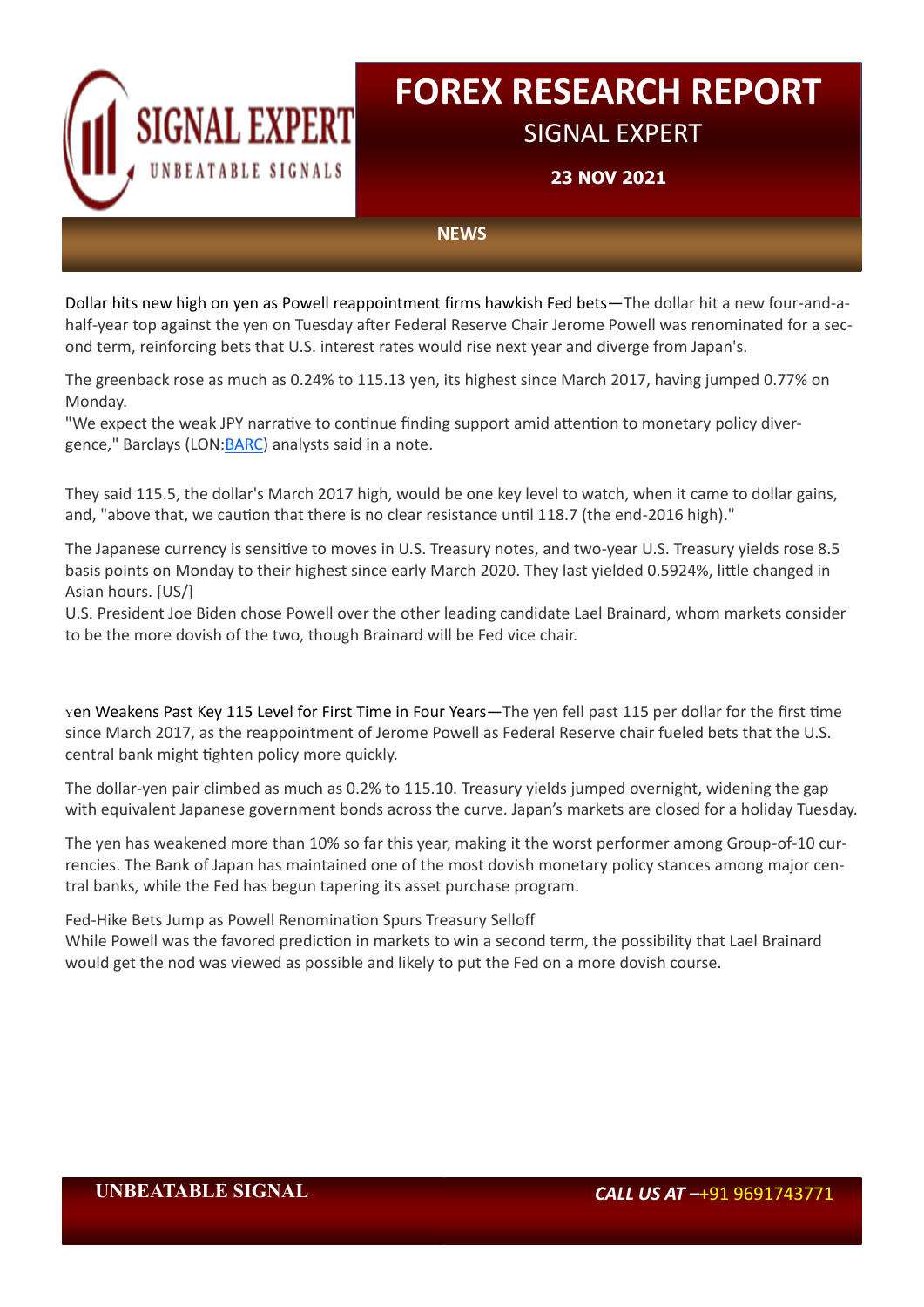

# **FOREX RESEARCH REPORT**

SIGNAL EXPERT

**23 NOV 2021**

## **UNBEATABLE SIGNAL** *CALL US AT –*+91 9691743771

## **GBP/JPY-**

 GBPJPY CURRENTLY TAKING TREND LINE SUPPORT AT 154.20, AND SHOWS STRONG CREVERSAL FROM HERE IN 1HR CHART, STOCHASTIC RSI ALSO INDCIATING FOR REVERSAL FROM HERE IN 1HR CHART, AS IT CONTINOUSLY WORKING IN A OVERBOUGHT ZONE, IT WILL SOON COME TO 183.50-152.70

**TECHNICALS VIEW**

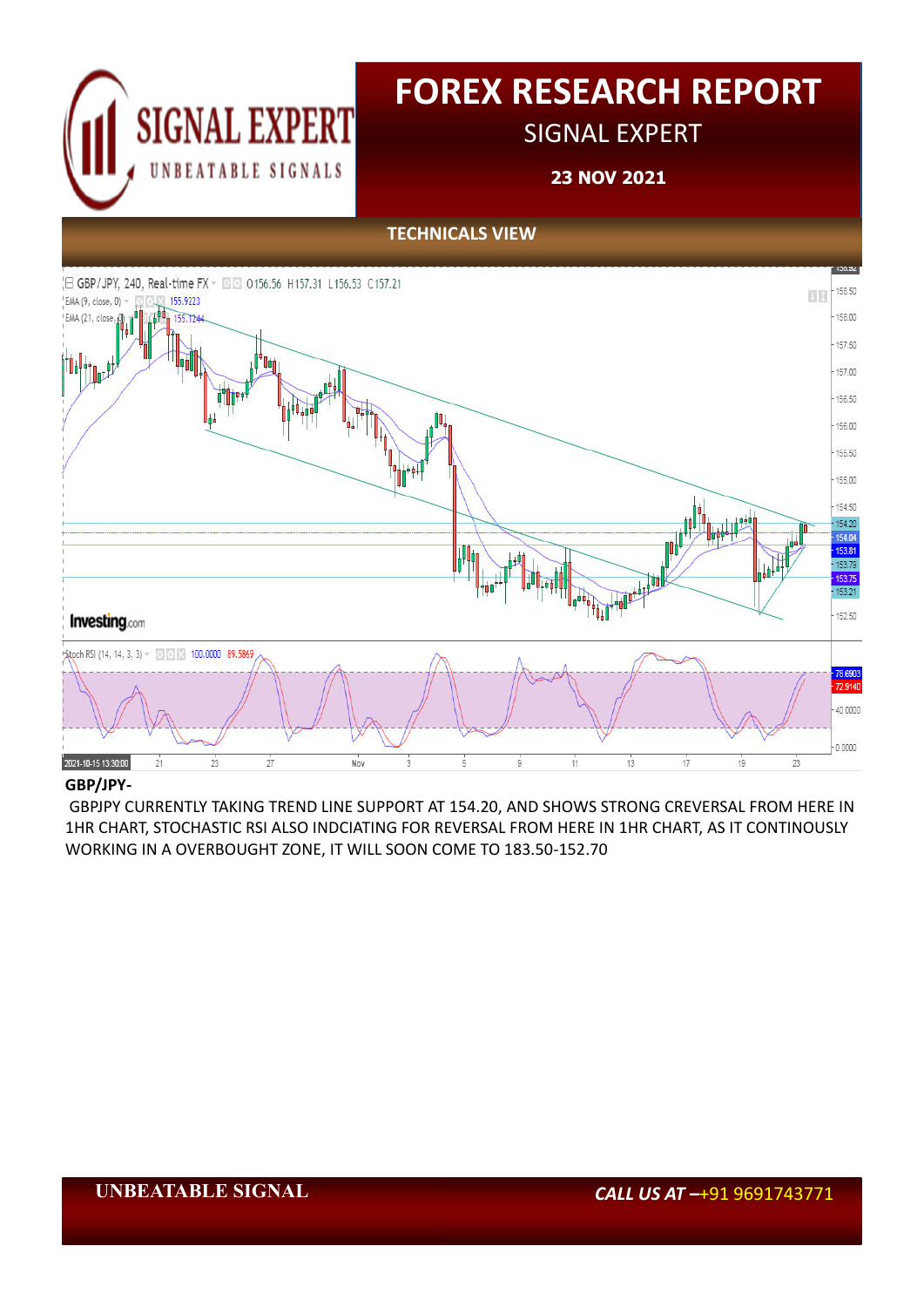

**23 NOV 2021**



## **UNBEATABLE SIGNAL** *CALL US AT –*+91 9691743771

### **EUR/USD-**

## **[EURUSD](https://www.investing.com/currencies/eur-usd) sellers have led the pair on a sharp decline towards 1.1249, a low last seen back in July 2020, where the price began a near two-month rally, which reached a 28-month high of 1.2010.**

The falling simple moving averages (SMAs) are nurturing the bearish structure in the pair.

The negatively charged Ichimoku lines are indicating that downward forces have yet to subside, while the shortterm oscillators are implying that negative momentum is gaining power again. The MACD is steering deeper beneath its red trigger line in the negative zone, while the RSI has dived into oversold territory. The positive charge in the stochastic %K line looks frail and suggests upside price action is questionable If the current trajectory prevails, immediate support may continue to emanate from the 1.1254 low. Should this key level give way, the bears could then target the support section of 1.1146-1.1200, linked to an area of lows from late March until the end of June 2020. If this boundary also fails to mute negative pressures, the price may sink towards the 1.0986-1.1017 border, associated with the inside swing highs over the April-May 2020 period.

However, if buyers produce positive traction off the 1.1254 barrier, initial resistance could arise at the 1.1374 high. Pushing beyond this, the Ichimoku lines may delay buyers from testing a resistance region formed between the 1.1500 handle and the 1.1545 mark. Should upside momentum endure, the 50-day SMA at 1.1574 could come into focus before the 1.1608 high draws traders' attention.